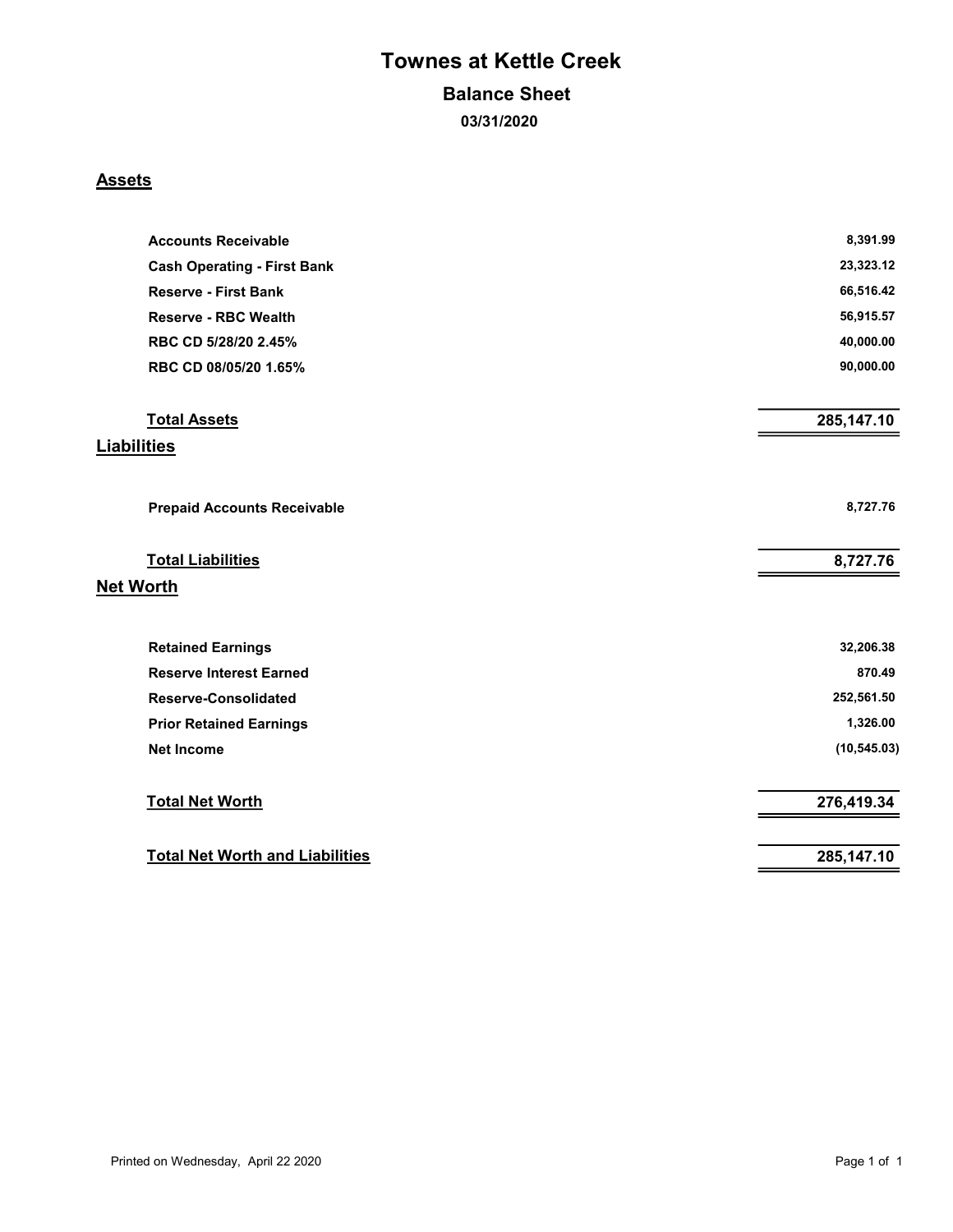## **Townes at Kettle Creek**

### **Income and Expense Comparative Statement**

### From 01/01/2020 to 03/31/2020

|                                        | <b>March 2020</b> |               | <b>January to March</b> |               |                | <b>Yearly Budgets</b> |                  |
|----------------------------------------|-------------------|---------------|-------------------------|---------------|----------------|-----------------------|------------------|
|                                        | <b>Actual</b>     | <b>Budget</b> | <b>Actual</b>           | <b>Budget</b> | <u>Var. \$</u> | <b>Current</b>        | <b>Last Year</b> |
| <b>Revenues</b>                        |                   |               |                         |               |                |                       |                  |
| <b>Monthly Dues</b>                    | 18,860            | 18,860        | 56,580                  | 56,580        |                | 226,320               | 211,560          |
| Late fee-Nsf Charges                   | 73                | 42            | 152                     | 126           | 26             | 500                   | 1,000            |
| <b>Returned Check Charges</b>          | 40                |               | 40                      |               | 40             |                       |                  |
| <b>Total Revenues</b>                  | 18,973            | 18,902        | 56,772                  | 56,706        | 66             | 226,820               | 212,560          |
|                                        |                   |               |                         |               |                |                       |                  |
| <b>Expenses</b>                        |                   |               |                         |               |                |                       |                  |
| <b>Accounting Fees</b>                 |                   |               | 325                     | 325           |                | 325                   | 500              |
| <b>Administration Costs</b>            | 159               | 217           | 515                     | 651           | 136            | 2,600                 | 2,600            |
| <b>Bad Debt</b>                        |                   |               |                         |               |                |                       | 10,000           |
| <b>Electric</b>                        | 20                | 23            | 62                      | 69            | 7              | 280                   | 280              |
| <b>General Mx and Repair</b>           |                   | 125           |                         | 375           | 375            | 1,500                 | 2,000            |
| <b>Insurance Property/Liability</b>    | 4,068             | 3,750         | 25,634                  | 11,250        | (14, 384)      | 45,000                | 43,000           |
| Landscaping                            |                   | 125           | 185                     | 375           | 190            | 1,500                 | 1,500            |
| <b>Legal Expense</b>                   | 8                 | 112           | 355                     | 336           | (19)           | 1,350                 | 1,350            |
| **Legal Reimb                          |                   | (83)          | (272)                   | (249)         | 23             | (1,000)               | (1,000)          |
| <b>Lawn Contract</b>                   | 1,710             | 1,710         | 5,130                   | 5,130         |                | 20,520                | 17,500           |
| Light (Electric) Maint/Repair          | 545               | 208           | 992                     | 624           | (368)          | 2,500                 | 2,500            |
| <b>Management Fees</b>                 | 1,332             | 1,332         | 3,998                   | 3,996         | (2)            | 15,990                | 14,760           |
| <b>Pest Control</b>                    |                   | 42            |                         | 126           | 126            | 500                   | 730              |
| <b>Pond Maintenance</b>                |                   |               |                         |               |                | 500                   | 500              |
| Plumbing                               |                   | 42            | 104                     | 126           | 22             | 500                   | 500              |
| <b>Roof Repair</b>                     |                   | 250           | 450                     | 750           | 300            | 3,000                 | 5,000            |
| <b>Snow Removal</b>                    | 2,295             | 3,000         | 8,136                   | 17,000        | 8,864          | 22,500                | 20,000           |
| <b>Street Repair/Sweep</b>             |                   | 25            |                         | 75            | 75             | 300                   | 300              |
| <b>Storm Water Fee</b>                 |                   |               | 284                     |               | (284)          |                       |                  |
| <b>Sprinkler Repair</b>                |                   | 167           | 239                     | 501           | 262            | 2,000                 | 3,500            |
| <b>Trash</b>                           | 770               | 770           | 2,309                   | 2,310         | $\mathbf{1}$   | 9,240                 | 9,200            |
| <b>Tree Maintenance</b>                |                   | 208           | 299                     | 624           | 325            | 2,500                 | 5,500            |
| Water                                  | 90                | 1,833         | 269                     | 5,499         | 5,230          | 22,000                | 20,500           |
| <b>Reserve Allocation Consolidated</b> | 6,101             | 6,101         | 18,303                  | 18,303        |                | 73,215                | 51,840           |
| <b>Total Expenses</b>                  | 17,098            | 19,957        | 67,317                  | 68,196        | 879            | 226,820               | 212,560          |